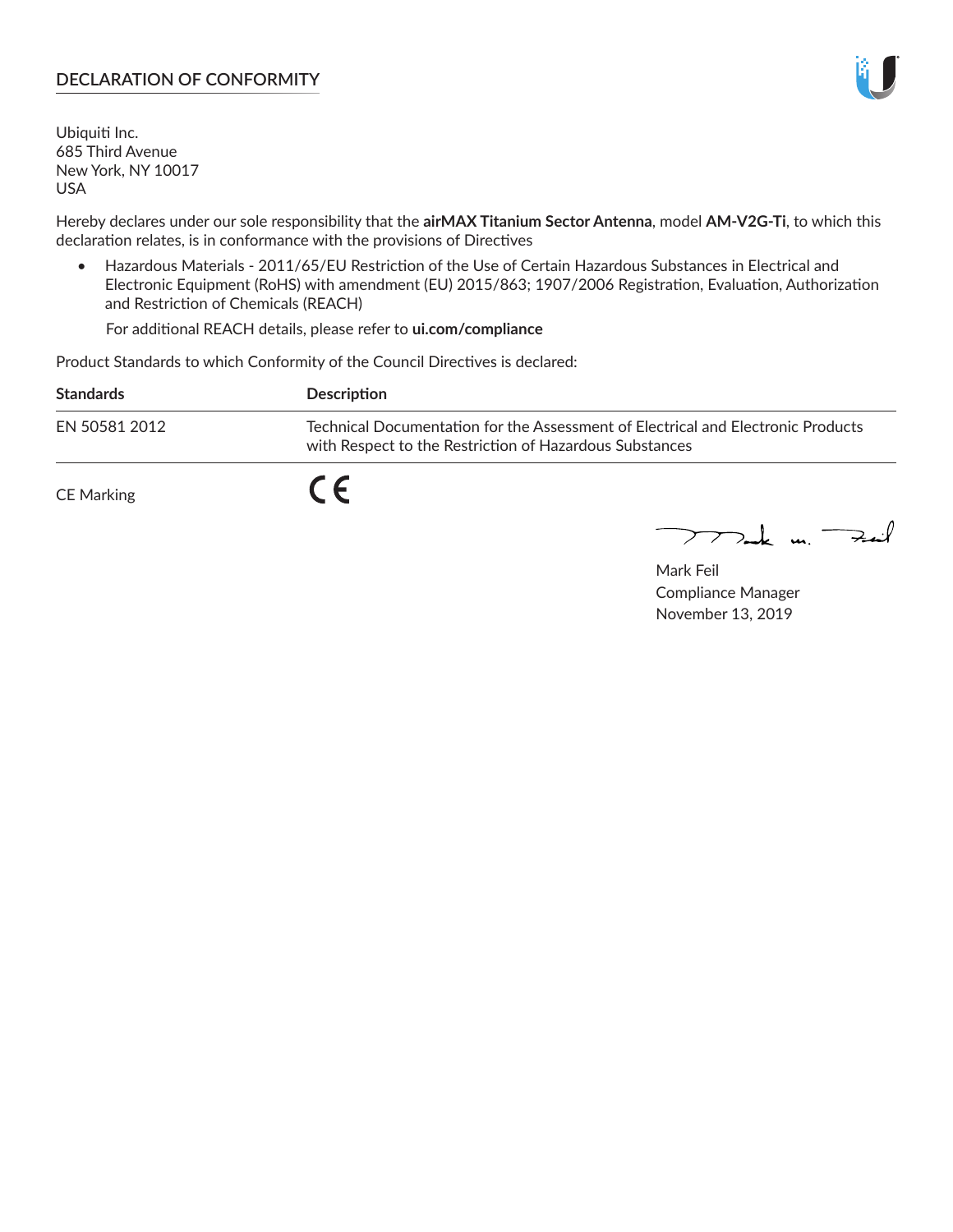# **DECLARATION OF CONFORMITY**



## **български** [Bulgarian]

С настоящото UBIQUITI декларира, че това устройство AM-V2G-Ti отговаря на основните изисквания и други приложими разпоредби на Директива 2011/65/ЕС с изменение (ЕС) 2015/863.

### **Hrvatski** [Croatian]

Tvrtka UBIQUITI ovim putem izjavljuje da je ovaj uređaj AM-V2G-Ti u skladu s osnovnim zahtjevima i ostalim bitnim odredbama direktiva 2011/65/EU i dopunom (EU) 2015/863.

# **Čeština** [Czech]

Společnost UBIQUITI tímto prohlašuje, že zařízení AM-V2G-Ti splňuje základní požadavky a jiné související podmínky směrnice 2011/65/EU a dodatku (EU) 2015/863.

### **Dansk** [Danish]

Hermed erklærer UBIQUITI, at denne AM-V2G-Ti-enhed overholder de essentielle krav og andre relevante bestemmelser i direktivet 2011/65/EU med tillæg (EU) 2015/863.

### **Nederlands** [Dutch]

UBIQUITI verklaart hierbij dat dit AM-V2G-Ti-apparaat voldoet aan de essentiële vereisten en andere relevante voorwaarden uit de Europese richtlijn 2011/65/EU en gedelegeerde richtlijn (EU) 2015/863.

#### **English**

Hereby, UBIQUITI, declares that this AM-V2G-Ti device, is in compliance with the essential requirements and other relevant provisions of Directive 2011/65/EU with amendment (EU) 2015/863.

### **Eesti keel** [Estonian]

Käesolevaga kinnitab UBIQUITI, et antud AM-V2G-Ti seade vastab direktiivis 2011/65/EL välja toodud põhilistele nõuetele ning muudele asjakohastele sätetele, koos parandusega (EL) 2015/863.

## **Suomi** [Finnish]

UBIQUITI vakuuttaa täten, että tämä AM-V2G-Ti-laite on direktiivien 2011/65/EU ja (EU) 2015/863 oleellisten vaatimusten ja muiden ehtojen mukainen.

#### **Français** [French]

Par les présentes, UBIQUITI déclare que ce dispositif AM-V2G-Ti est conforme aux exigences essentielles et aux autres dispositions pertinentes de la directive 2011/65/UE avec l'amendement (UE) 2015/863.

## **Deutsch** [German]

UBIQUITI erklärt hiermit, dass dieses Gerät AM-V2G-Ti den grundlegenden Anforderungen und anderen relevanten Bestimmungen der Richtlinien 2011/65/EU und (EU) 2015/863 entspricht.

#### **Ελληνικά** [Greek]

Δια του παρόντος η UBIQUITI δηλώνει ότι αυτή η συσκευή AM-V2G-Ti συμμορφώνεται με τις βασικές απαιτήσεις και άλλες σχετικές διατάξεις της Οδηγίας 2011/65/ΕΕ με την τροποποίηση (ΕΕ) 2015/863.

## **Magyar** [Hungarian]

Az UBIQUITI kijelenti, hogy a(z) AM-V2G-Ti számú eszköz megfelel a 2011/65/EU irányelv (EU) 2015/863. számú módosítása alapvető követelményeinek és egyéb vonatkozó rendelkezéseinek.

#### **Íslenska** [Icelandic]

UBIQUITI lýsir því hér með yfir að AM-V2G-Ti er í samræmi við nauðsynlegar kröfur og önnur viðeigandi ákvæði í tilskipun 2011/65/EU ásamt viðbótum í (EU) 2015/863.

#### **Italiano** [Italian]

Con la presente, UBIQUITI dichiara che il presente dispositivo AM-V2G-Ti è conforme ai requisiti essenziali e alle altre disposizioni pertinenti della direttiva 2011/65/UE con l'emendamento (UE) 2015/863.